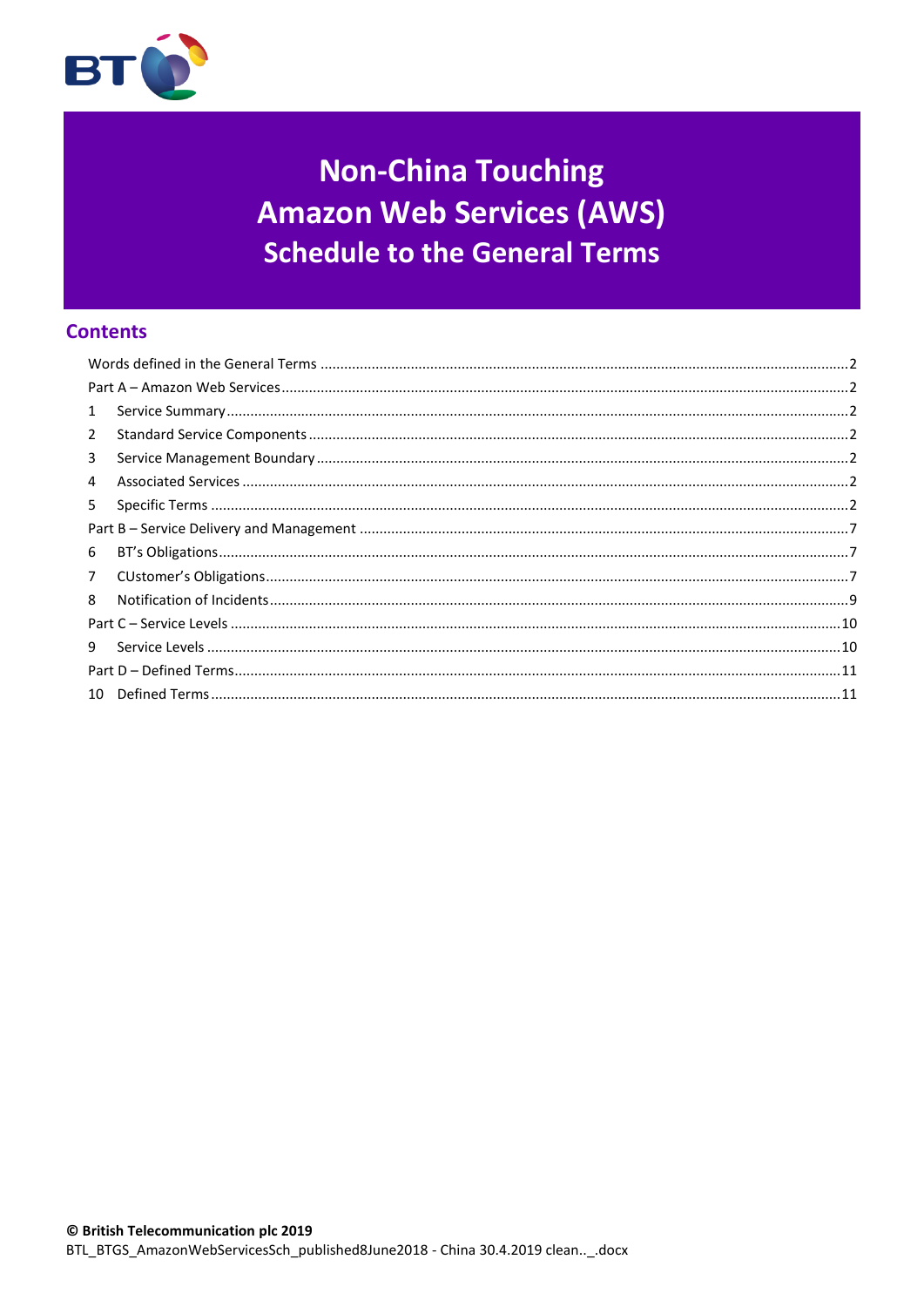

## <span id="page-1-0"></span>**WORDS DEFINED IN THE GENERAL TERMS**

Words that are capitalised but have not been defined in this Schedule have the meanings given to them in the General Terms.

## <span id="page-1-1"></span>**Part A – Amazon Web Services**

#### <span id="page-1-2"></span>**1 SERVICE SUMMARY**

BT will provide the Customer with a cloud based services platform, offering computing power, storage and content management functionalities comprising the Standard Service Components up to the point of the Service Management Boundary as set out in Paragraph [3](#page-1-4) ("**AWS Service**"). For the avoidance of doubt, AWS Service will not be provided in the People's Republic of China.

#### <span id="page-1-3"></span>**2 STANDARD SERVICE COMPONENTS**

BT will provide the Customer with all of the following standard service components ("**Standard Service Components**") in accordance with the details as set out in any applicable Order:

#### 2.1 **AWS Service**

Access to the AWS Management Console through which the Customer can order, access and use AWS Components.

#### <span id="page-1-7"></span>2.2 **CMS**

BT will grant the Customer access to the CMS which will:

- 2.2.1 allow the Customer to register and provide log on details for Users:
- 2.2.2 provide the Customer with a reporting and management tool that:
	- (a) shows details of the AWS Components that are being utilised;
	- (b) provides the Customer with usage reports detailing which Users are using which AWS Components; and
	- (c) provides the Customer with financial and billing information based on the Customer's Usage Charges for the AWS Service.

#### 2.3 **Service Desk**

BT will provide the Customer with 24x7x365 access to a Service Desk which will provide first line support for fault reporting and enquiries with the AWS Service.

#### <span id="page-1-4"></span>**3 SERVICE MANAGEMENT BOUNDARY**

- <span id="page-1-9"></span>3.1 BT will provide and manage the AWS Service in accordance with Parts B and C of this Schedule and up to the point where the CMS connects to the AWS Management Console, as set out in any applicable Order ("**Service Management Boundary**").
- 3.2 BT is not responsible for the operation and management of the AWS Management Console or any of the AWS Components.
- 3.3 BT does not make any representations, whether express or implied, about whether the AWS Service will operate in combination with any Customer Equipment or other equipment and software.

## <span id="page-1-5"></span>**4 ASSOCIATED SERVICES**

- <span id="page-1-8"></span>4.1 Customer will have the following service in place that will connect to the AWS Service and is necessary for the AWS Service to function and will ensure that this service meets the minimum technical requirements that BT specifies:
	- 4.1.1 an Access Line and internet service with sufficient bandwidth to enable the Customer to access and use the AWS Service,

## ("**Enabling Service**").

- 4.2 If BT provides the Customer with any services other than the AWS Service (including, but not limited to any Enabling Service) this Schedule will not apply to those services and those services will be governed by their separate terms.
- 4.3 If the Customer is required by Applicable Law to purchase the AWS Service from a third party supplier, BT will manage the AWS Service as the Customer's agent. The Customer will provide BT with a letter of agency to enable BT to manage the third party.

#### <span id="page-1-6"></span>**5 SPECIFIC TERMS**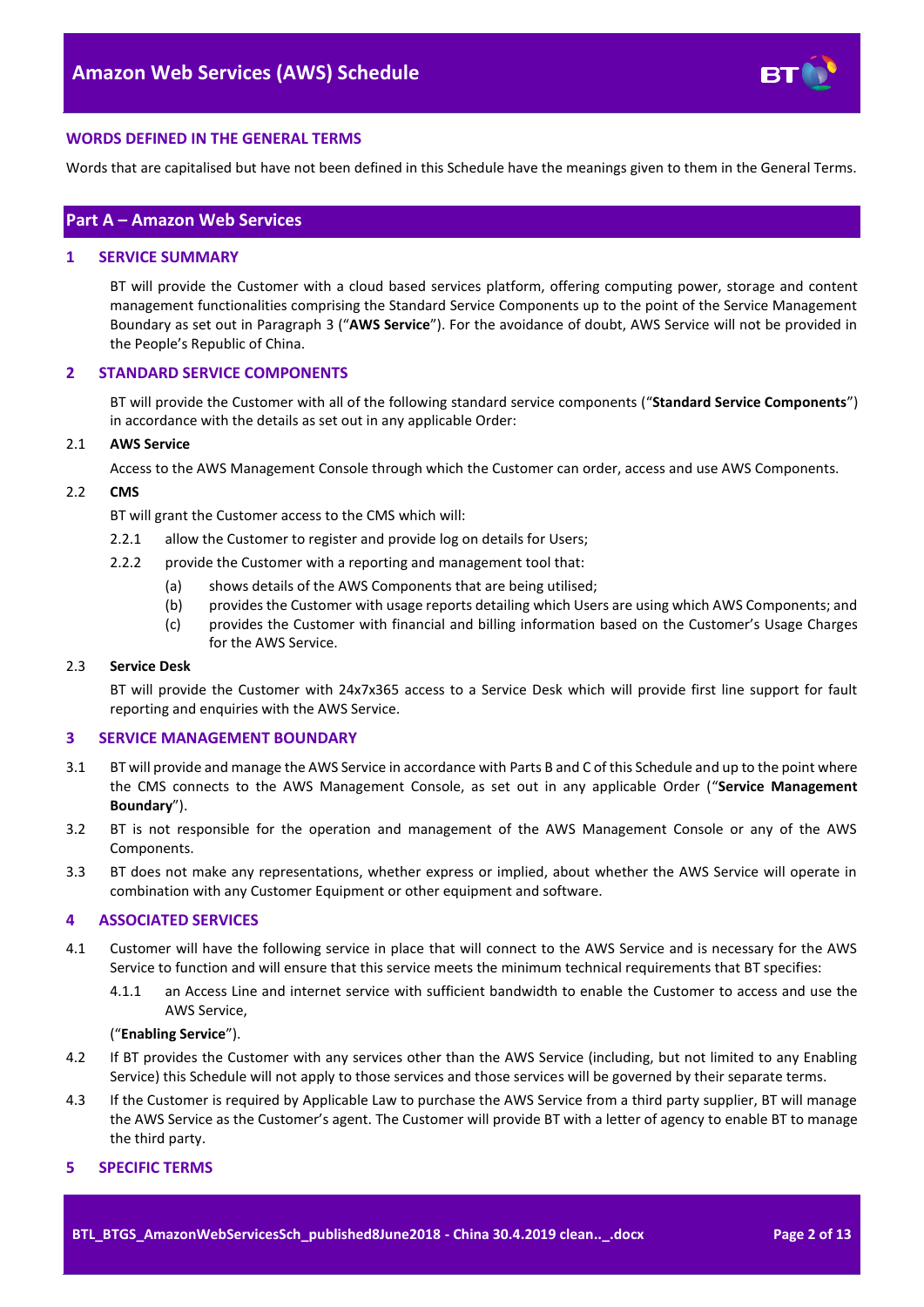

## 5.1 **Term**

BT will provide the Customer with the AWS Service until BT or the Customer terminates the AWS Service in accordance with this Contract ("**Term**").

## <span id="page-2-4"></span>5.2 **Notice to Amend**

- 5.2.1 BT may propose changes to this Schedule or the Charges (or both) by giving the Customer 30 days' Notice ("**Notice to Amend**").
- <span id="page-2-0"></span>5.2.2 Within 21 days of any Notice to Amend, the Customer will provide BT Notice:
	- (a) agreeing to the changes BT proposed, in which case those changes will apply within 30 days;
	- (b) requesting revisions to the changes BT proposed, in which case BT and the Customer will enter into good faith negotiations and, if agreement is reached, the agreed changes will apply within 30 days; or
	- (c) terminating the Contract on 180 days' notice.
- <span id="page-2-1"></span>5.2.3 If BT and the Customer have not reached agreement in accordance with Paragraph [5.2.2\(b\),](#page-2-0) the terms of this Schedule will continue to apply unless the Customer gives Notice in accordance with Paragraph [5.2.2\(c\)](#page-2-1) or BT may give Notice of termination, in which case BT will cease delivering the AWS Service at the end of the 180 day notice period.

## 5.3 **Termination for Convenience**

For the purposes of Clause 17 of the General Terms, at any time after the Service Start Date and without cause:

- 5.3.1 BT may terminate the AWS Service by giving the Customer 150 days' Notice; and
- 5.3.2 The Customer may terminate the AWS Service by giving BT 180 days' Notice.

## 5.4 **Access to Customer Content and Service Offerings**

If BT becomes aware that the Customer is in violation of any of the Customer's obligations in this Contract, including those listed in Paragraph [7.2.11](#page-7-0) to Paragrap[h 7.2.14](#page-8-1) inclusive, BT will immediately terminate the Customer's, or any End User's, access to the Customer Content and the Service Offerings.

## 5.5 **Customer Committed Date**

- 5.5.1 If the Customer requests a change to the AWS Service or any part of the AWS Service, then BT may revise the Customer Committed Date to accommodate that change.
- 5.5.2 BT may expedite delivery of the AWS Service for operational reasons or in response to a request from the Customer, but this will not revise the Customer Committed Date.

## 5.6 **Access to Emergency Services**

BT will not provide the ability for Users to call the emergency services and the Customer will make alternative arrangements for Users, including the maintenance of a fixed telephone number.

## <span id="page-2-3"></span>5.7 **Licence**

- 5.7.1 BT grants the Customer a limited, revocable, non-exclusive, non-sub licensable, non-transferrable licence to:
	- (a) use the AWS Service for the Customer's own internal business purposes; and
	- (b) in accordance with the terms of this Contract,

("**Licence**").

- 5.7.2 The Customer will not:
	- (a) modify, alter with, repair or otherwise create derivative works of any Software (except where any AWS Components are provided under separate licence that expressly permits the creation of derivative works);
	- (b) reverse engineer, disassemble or decompile the AWS Service or apply any other processes or procedures to derive the source code of any Software;
	- (c) access or use the AWS Service in a way intended to avoid incurring Charges or exceeding any usage limits or quotas; and
	- (d) resell or sublicense the AWS Service.

## <span id="page-2-2"></span>5.8 **EULA**

5.8.1 BT will only provide the AWS Service if the Customer has entered into the end user licence agreement with the Supplier in the form set out at [https://s3-us-west-2.amazonaws.com/legal](https://s3-us-west-2.amazonaws.com/legal-reseller/AWS+Reseller+Customer+License+Terms.pdf)[reseller/AWS+Reseller+Customer+License+Terms.pdf,](https://s3-us-west-2.amazonaws.com/legal-reseller/AWS+Reseller+Customer+License+Terms.pdf) as may be amended or supplemented from time to time by the Supplier ("**EULA**").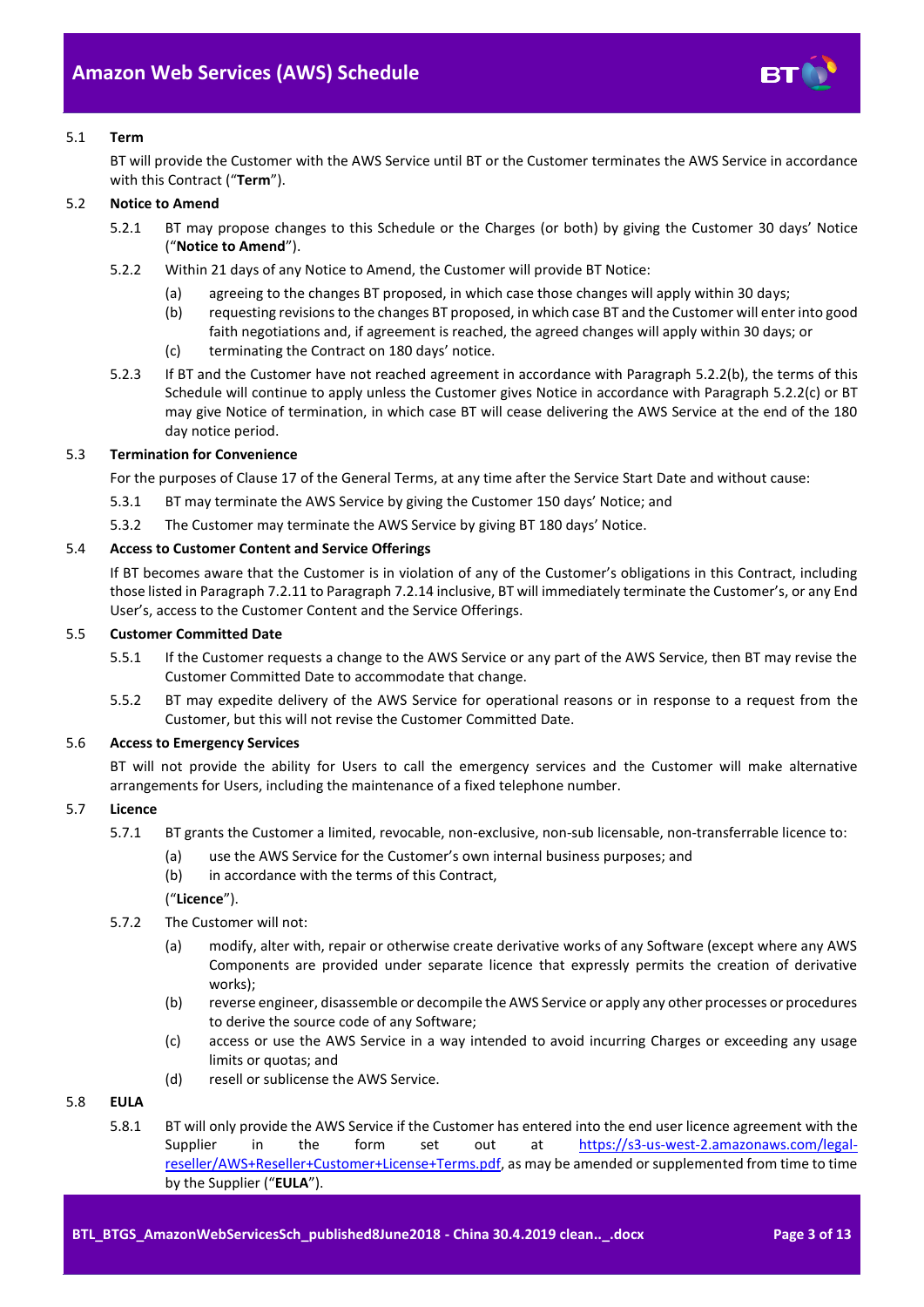

- 5.8.2 The Customer will observe and comply with the EULA for any and all use of the applicable Software.
- 5.8.3 In addition to what it says in Clause 15 of the General Terms, if Customer does not comply with the EULA, BT may restrict or suspend the AWS Service and:
	- (a) the Customer will continue to pay the Charges for the AWS Service until the end of the Term; and
	- (b) BT may charge a re-installation fee to re-start the AWS Service.
- 5.8.4 The Customer will enter into the EULA for the Customer's own benefit and the rights, obligations, acknowledgements, undertakings, warranties and indemnities granted in the EULA are between the Customer and the Supplier and the Customer will deal with the Supplier in respect of any loss or damage suffered by either of the Customer as such loss or damage will not be not enforceable against BT.
- 5.8.5 Where the EULA is presented in a 'click to accept' function and the Customer requires BT to configure or install Software on the Customer's behalf, BT will do so as the Customer's agent and bind the Customer to the EULA.

#### 5.9 **Invoicing**

- 5.9.1 Unless set out otherwise in any applicable Order, BT will invoice the Customer for the following Charges in the amounts set out in any applicable Order:
	- (a) Recurring Charges, except Usage Charges, for any period where the AWS Service is provided for less than one month, the Recurring Charges will be calculated on a daily basis;
	- (b) Usage Charges, monthly in arrears on the first day of the relevant month, calculated at the then current rates; and
	- (c) any Termination Charges incurred in accordance with Paragraph [5.10](#page-3-0) upon termination of the relevant Service.
- 5.9.2 BT may invoice the Customer for any of the following Charges in addition to those set out in any applicable Order:
	- (a) Charges for investigating Incidents that the Customer reports to BT where BT finds no Incident or that the Incident is caused by something for which BT is not responsible under the Contract;
	- (b) Charges for commissioning the AWS Service in accordance with Paragraph [8.2](#page-8-2) outside of Business Hours;
	- (c) Charges for expediting provision of the AWS Service at the Customer's request after BT has informed the Customer of the Customer Committed Date; and
	- (d) any other Charges as set out in any applicable Order or the BT Price List or as otherwise agreed between BT and the Customer.

## <span id="page-3-0"></span>5.10 **Termination Charges**

- 5.10.1 If the Customer terminates the Contract or the AWS Service for convenience in accordance with Clause 17 of the General Terms, the Customer will pay BT:
	- (a) all outstanding Charges or payments due and payable under the Contract;
	- (b) any other Charges as set out in any applicable Order; and
	- (c) any charges reasonably incurred by BT from a supplier as a result of the early termination.
- 5.10.2 BT will refund to the Customer any money the Customer has paid in advance after deducting any Charges or other payments due to BT under the Contract.

## 5.11 **PCI DSS Compliance Obligations**

- 5.11.1 BT will only be responsible for ensuring PCI DSS compliance for the provision of the AWS service under this **Contract.**
- 5.11.2 BT will not be responsible for ensuring PCI DSS compliance for any other element or service outside of the Service Management Boundary.
- 5.11.3 The Customer will indemnify BT for any Claims, losses, costs or liabilities that it incurs as a result of the Customer storing, processing or transmitting data that is subject to PCI DSS.

#### <span id="page-3-1"></span>5.12 **Third Party Claims**

- 5.12.1 The Customer will indemnify BT against any claims, damages, losses, liabilities, costs and expenses (including reasonable legal fees) arising out of or in relation to any third party claim concerning:
	- (a) the Customer's use of the AWS Service, except to the extent authorised by BT under this Contract;
	- (b) the Customer's failure to comply with any terms, obligations, representations or warranties under this Contract;
	- (c) the Customer's breach any law, rule, regulation or Applicable Laws in relation to this Contract;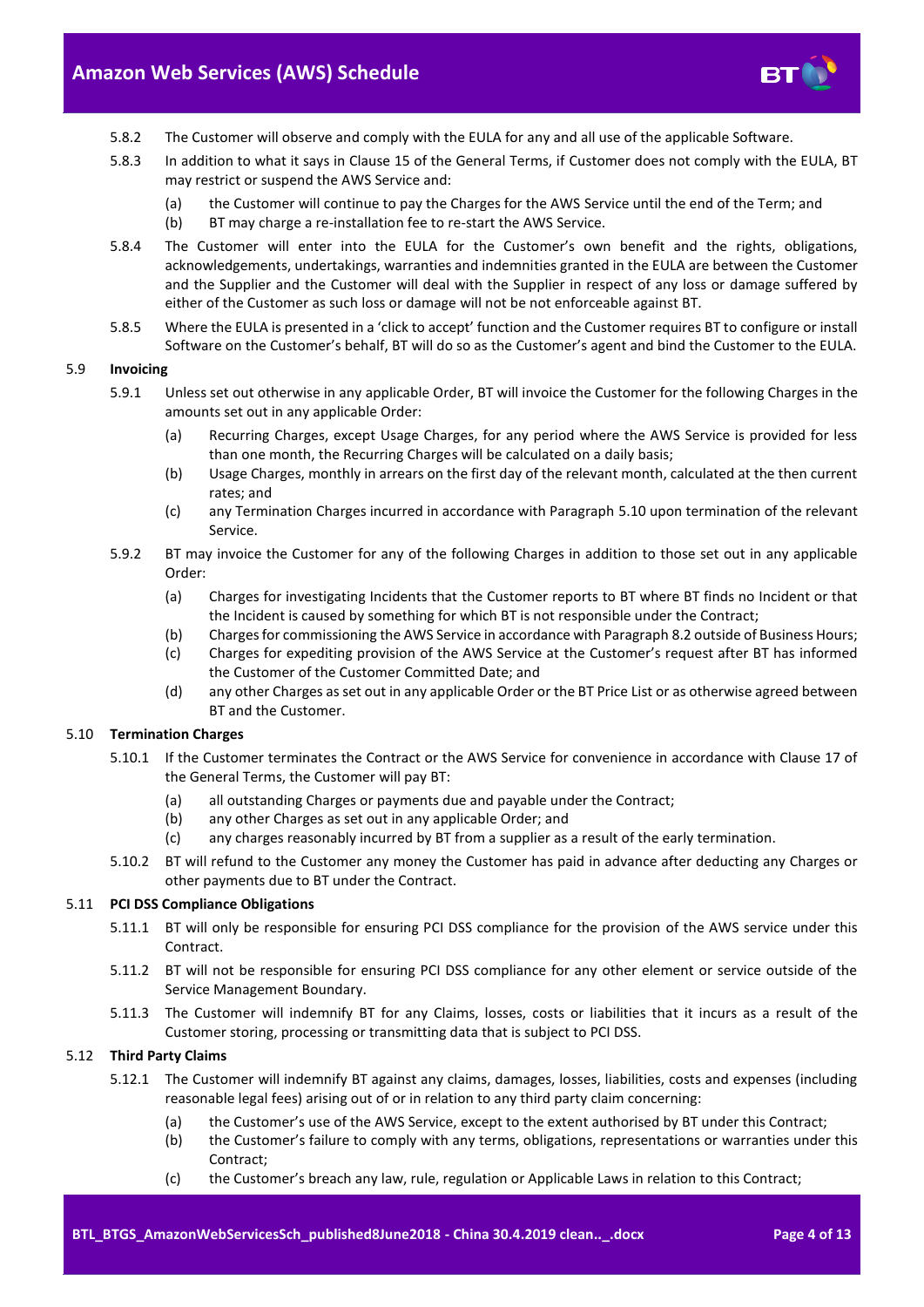

- (d) the infringement or misappropriation of any intellectual property rights of any third party due to the Customer's breach of this Contract;
- (e) the Customer's breach of any of the AWS Policies; and
- (f) any dispute between BT and the Customer that is settled in favour of BT in accordance with the Clause 24 of the General Terms.
- 5.12.2 The Customer's total liability under this Paragraph [5.12](#page-3-1) is unlimited and is not subject to the liability cap provisions set out in Clause 22.4 of the General Terms (as amended by this Schedule).

## <span id="page-4-0"></span>5.13 **Transition of Services**

If this Contract is terminated for whatever reason, the Customer will work with BT and the Supplier to develop a transition plan (including a schedule for transition) and ensure the orderly and seamless migration of the Services from BT to the Supplier or another third party approved by the Supplier, as applicable.

## 5.14 **Data Protection**

- 5.14.1 In respect of any Personal Data Processed through the AWS Service:
	- (a) the Customer will be Controller; and
	- (b) the Supplier will act as Processor.
- <span id="page-4-1"></span>5.14.2 BT will share the following Personal Data with the Supplier so that the Supplier can:
	- (a) verify the Customer is a BT customer and that the Customer and the Customer's End Users are authorised to use the AWS Service;
	- (b) enforce the EULA;
	- (c) identify any misuse or suspected misuse of the AWS Service; and
	- (d) monitor accounts and transition the AWS Service to another authorised provider of the AWS Service in accordance with Paragraph [5.13;](#page-4-0)
		- (i) name of each End User;
		- (ii) telephone number, email address and other contact details of each End User; and
		- (iii) city, state/region, country and zip/postal code of each End User;
- 5.14.3 Clause 14 of the General Terms will apply to the processing of the Personal Data in Paragraph [5.14.2](#page-4-1) to the extent that BT is Controller.

#### 5.15 **Amendments to the General Terms**

5.15.1 A new Clause 15.1.6 is included:

'if the Supplier removes or alters any Service for such period as may be required by the Supplier'

5.15.2 Clause 15.3 is deleted and replaced with the following:

'If BT restricts or suspends a Service for any of the above reasons it will let you know beforehand as soon it reasonably can except where any of the following events occur where BT may restrict or suspend the Service immediately:

- (a) to address an emergency or threat to the security or integrity of any Service, the Supplier or third party;
- (b) your use of any Service may adversely impact any Service, systems or Content of any other customers of any Service;
- (c) you are in breach of the Supplier's acceptable use policy that is applicable to your use of the Services;
- (d) in response to claims, litigation or loss of license rights related to any third party intellectual property rights;
- (e) your use of the Services may subject BT or any third party to any liability;
- (f) in any territory or country where the Supplier determines it is necessary to comply with any law or where the Supplier no longer permits the resale of the Services; and
- (g) to comply with the laws or requests of any government entity.
- 5.15.3 Clause 18.1 is deleted and replaced with the following:

'materially breaches the Contract and, where it is possible, they do not put the situation right within 30 days after Notice of their breach except in the case of the Customer's non-payment of any sums or Charges under the Contract where the Customer's remedy period is within 15 days after Notice of breach;'

5.15.4 A new Clause 19.3 is included as follows:

'Neither of BT nor the Customer will be liable for any delay or failure to perform any obligation in the Contract where the delay or failure is a result of a Force Majeure Event'.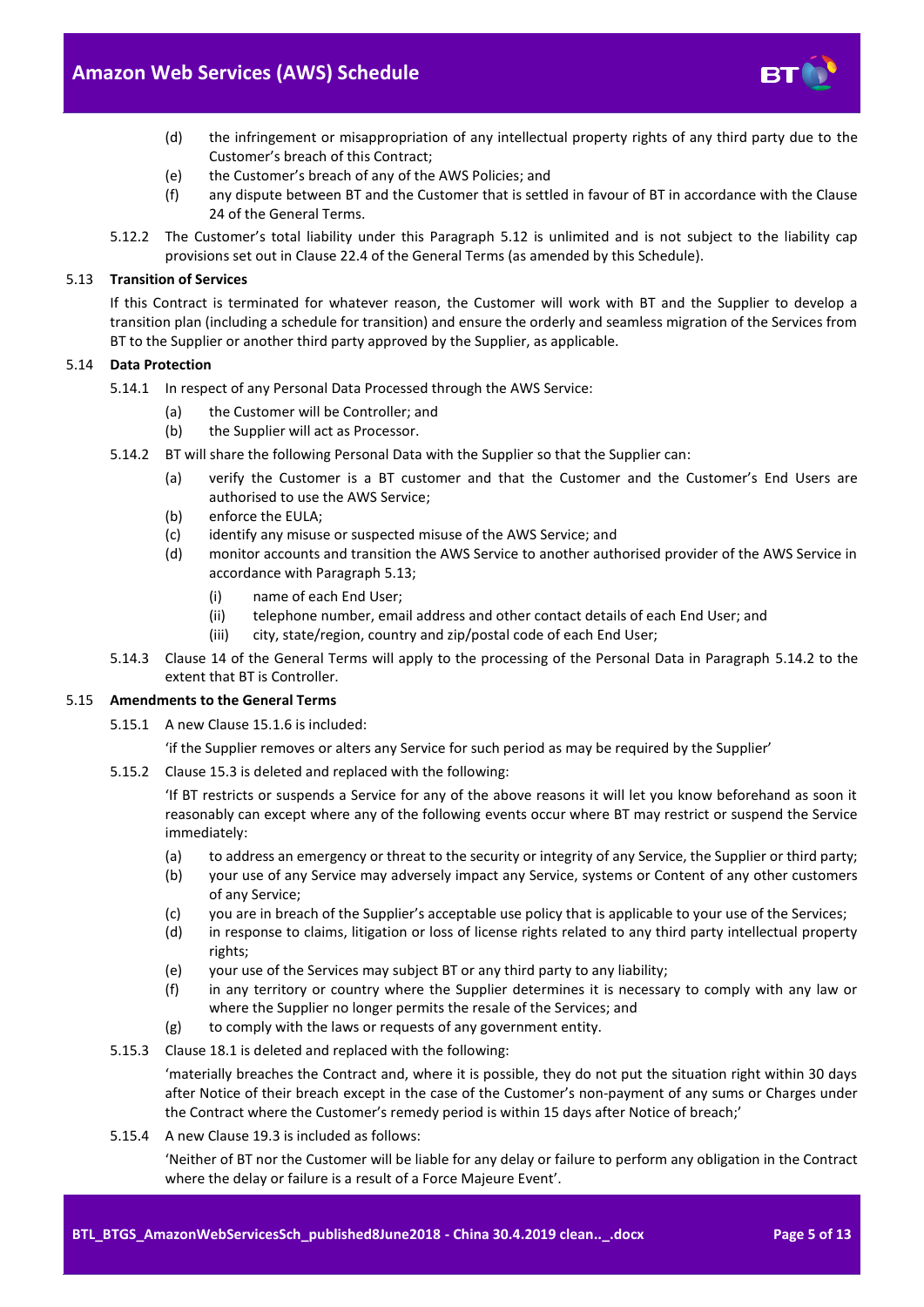

#### 5.15.5 Clause 22.4 is deleted and replaced with the following:

'Other than for those matters set out in Clause 22.2 and Clause 22.5, in relation to each Service, the total liability of either of us, regardless of how that liability arose, and regardless of the number of claims, under or in connection with the Contract, and whether in contract, tort (including negligence or breach of statutory duty), misrepresentation (whether innocent or negligent), restitution, or in any other way, will be limited to the greater of:

22.4.1 £100,000; and

22.4.2 an amount equal to the Charges that were paid or payable by the Customer, or would have been paid or payable by the Customer had the incident not occurred, for the previous six months before the liability arose.'

5.15.6 The definition of 'Force Majeure Event' is extended as follows:

'; electrical or power outage, utilities or telecommunications failure'

5.15.7 A new definition of 'Supplier' is included as follows:

'means Amazon Web Services, Inc. of 410 Terry Avenue North, Seattle, WA 98109-5210.'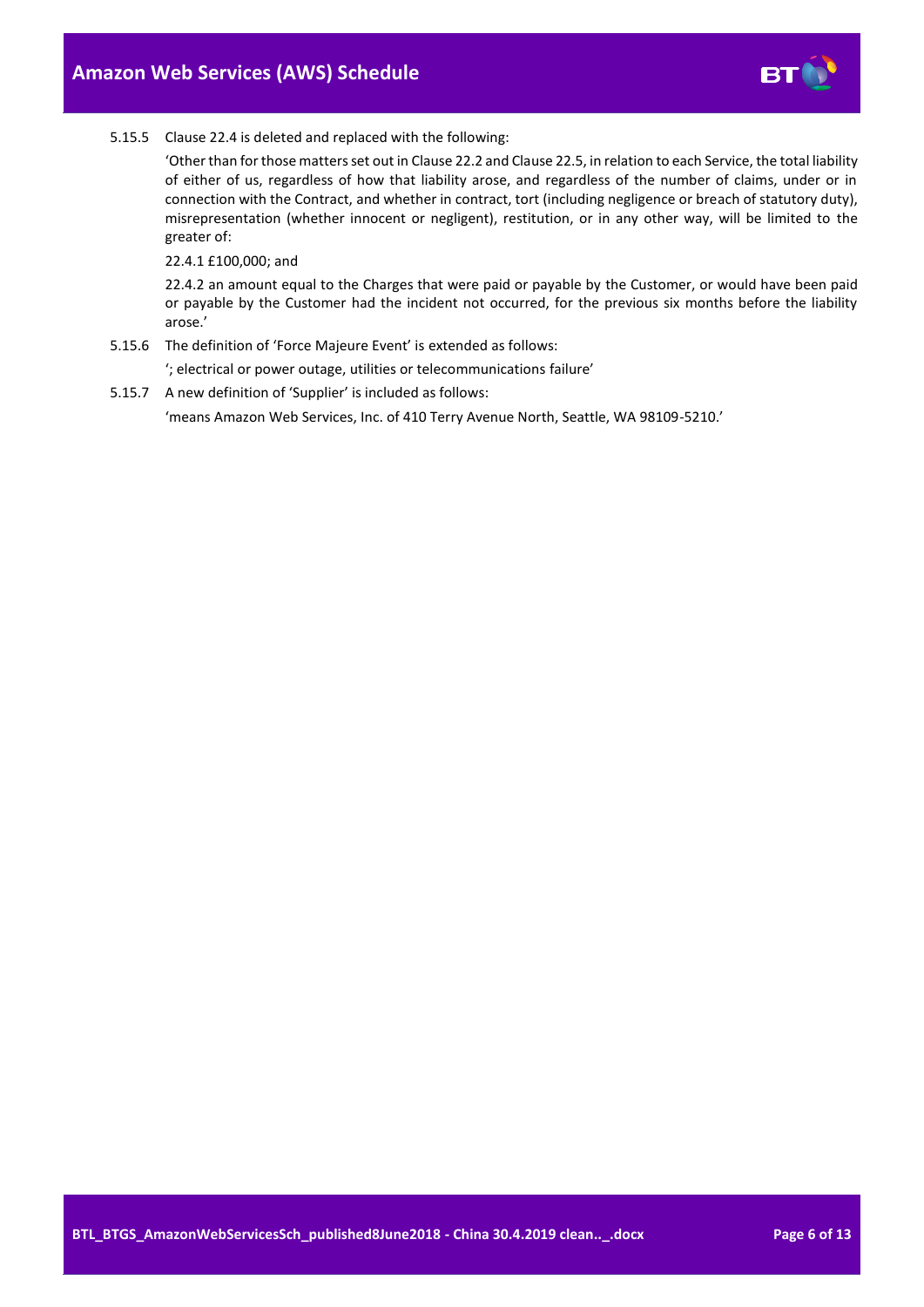

## <span id="page-6-0"></span>**Part B – Service Delivery and Management**

#### <span id="page-6-1"></span>**6 BT'S OBLIGATIONS**

#### 6.1 **Service Delivery**

Before the Service Start Date and, where applicable, throughout the provision of the AWS Service, BT will provide the Customer with contact details for the Service Desk.

#### 6.2 **Commissioning of the Service**

Before the Service Start Date, BT will:

- 6.2.1 configure the AWS Service;
- 6.2.2 conduct a series of standard tests on the AWS Service to ensure that it is configured correctly; and
- 6.2.3 connect the AWS Service to each Enabling Service.

#### 6.3 **During Operation**

On and from the Service Start Date, BT:

- 6.3.1 will respond and use reasonable endeavours to remedy an Incident without undue delay and in accordance with Part C of the Contract or if the Customer reports an Incident on the BT Network;
- 6.3.2 may carry out Maintenance from time to time and will use reasonable endeavours to inform the Customer at least five Business Days before any Planned Maintenance on the AWS Service, BT Network, BT Equipment or Purchased Equipment, however, BT may inform the Customer with less notice than normal where Maintenance is required in an emergency; or
- 6.3.3 may, in the event of a security breach affecting the AWS Service, require the Customer to change any or all of Customer's passwords.

## 6.4 **The End of the Service**

On termination of the AWS Service by either of us, BT:

- 6.4.1 will provide configuration information relating to the AWS Service provided at the Site(s) in a format that BT reasonably specifies; and
- 6.4.2 subject to Paragraph [7.3.1\(b\),](#page-8-3) will delete any Content.

## <span id="page-6-2"></span>**7 CUSTOMER'S OBLIGATIONS**

## <span id="page-6-3"></span>7.1 **Service Delivery**

Before the Service Start Date and, where applicable, throughout the provision of the AWS Service, the Customer will:

- 7.1.1 in jurisdictions where an employer is legally required to make a disclosure to its Users and other employees:
	- (a) inform the Customer's Users that as part of the AWS Service being delivered by BT, BT may monitor and report to the Customer the use of any targeted applications by them;
	- (b) ensure that the Customer's Users have consented or are deemed to have consented to such monitoring and reporting (if such consent is legally required); and
	- (c) agree that BT will not be liable for any failure by the Customer to comply with this Paragraph [7.1.1,](#page-6-3) the Customer will be liable to BT for any Claims, losses, costs or liabilities incurred or suffered by BT due to the Customer's failure to comply with this Paragraph [7.1.1.](#page-6-3)
- 7.1.2 ensure that the LAN protocols and applications the Customer uses are compatible with the AWS Service.

## 7.2 **During Operation**

On and from the Service Start Date, the Customer will:

- 7.2.1 ensure that Users report Incidents to the Customer Contact and not to the Service Desk;
- 7.2.2 ensure that the Customer Contact will take Incident reports from Users and pass these to the Service Desk using the reporting procedures agreed between BT and the Customer, and is available for all subsequent Incident management communications;
- 7.2.3 monitor and maintain any Customer Equipment connected to the AWS Service or used in connection with the AWS Service;
- 7.2.4 ensure that any Customer Equipment that is connected to the AWS Service or that the Customer uses, directly or indirectly, in relation to the AWS Service is: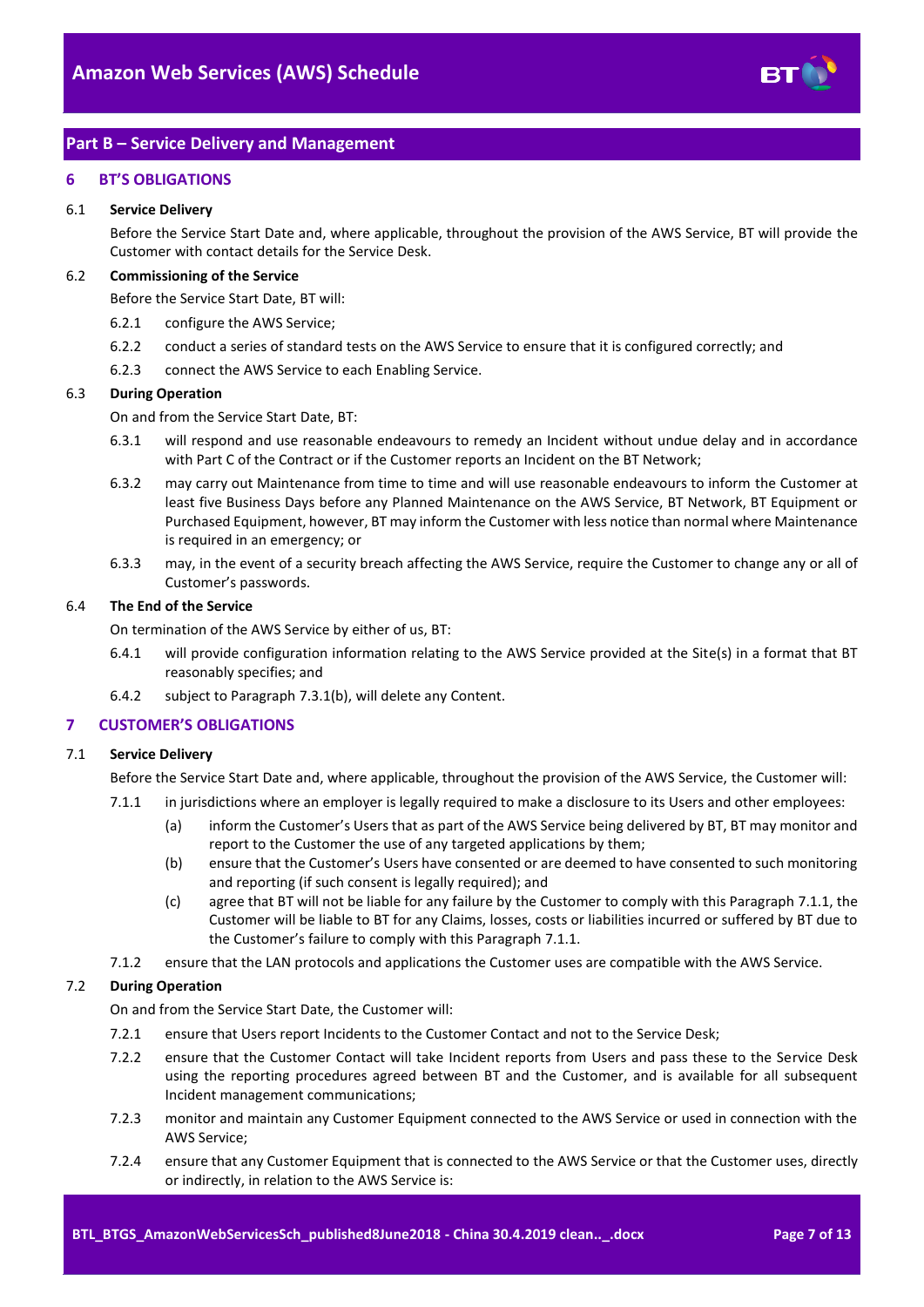

- (a) connected using the applicable BT Network termination point, unless the Customer has BT's permission to connect by another means;
- (b) adequately protected against viruses and other breaches of security;
- (c) technically compatible with the AWS Service and will not harm or damage BT Equipment, the BT Network, or any of BT's suppliers' or subcontractors' network or equipment; and
- (d) approved and used in accordance with relevant instructions, standards and Applicable Law and any safety and security procedures applicable to the use of that Customer Equipment;
- 7.2.5 immediately disconnect any Customer Equipment, or advise BT to do so at the Customer's expense, where Customer Equipment:
	- (a) does not meet any relevant instructions, standards or Applicable Law; or
	- (b) contains or creates material that is in breach of the Acceptable Use Policy and the Customer is contacted by BT about such material,

and redress the issues with the Customer Equipment prior to reconnection to the AWS Service;

- 7.2.6 distribute, manage and maintain access profiles, passwords and other systems administration information relating to the control of Users' access to the AWS Service;
- 7.2.7 maintain a written list of current Users and provide a copy of such list to BT within five Business Days following BT's written request at any time;
- 7.2.8 ensure the security and proper use of all valid User access profiles, passwords and other systems administration information used in connection with the AWS Service and:
	- (a) immediately terminate access for any person who is no longer a User;
	- (b) inform BT immediately if a User's ID or password has, or is likely to, become known to an unauthorised person, or is being or may be used in an unauthorised way;
	- (c) take all reasonable steps to prevent unauthorised access to the AWS Service;
	- (d) satisfy BT's security checks if a password is lost or forgotten; and
	- (e) change any or all passwords or other systems administration information used in connection with the AWS Service if BT requests the Customer to do so in order to ensure the security or integrity of the AWS Service.
- 7.2.9 not allow any User specific subscription to be used by more than one individual User unless it has been reassigned in its entirety to another individual User, in which case the Customer will ensure the prior User will no longer have any right to access or use the AWS Service;
- 7.2.10 inform BT within five Business Days if the number of Users increases by more than 5 per cent from the number of Users as set out in any applicable Order and, in these circumstances, or if BT can demonstrate by management reports that the number of Users exceeds that limit, BT may increase the Charges proportionately;
- <span id="page-7-0"></span>7.2.11 ensure that the Customer's use of any Customer Content, Customer Submissions or Service Offerings, does not violate:
	- (a) the AWS Acceptable Use Policy;
	- (b) AWS Policies; or
	- (c) Applicable Laws.
- 7.2.12 be responsible for the development, content, operation, maintenance and use of Customer Content and Customer Submissions including, but not limited to:
	- (a) the technical operation of Customer Content;
	- (b) ensuring that any calls made on the AWS Service are compatible with then current application programme interfaces for that particular Service;
	- (c) any claims relating to Customer Content or Customer Submissions; and
	- (d) properly handling and processing notices that are sent to the Customer or the Customer's Affiliates by any person claiming that Customer Content or Customer Submissions violate such person's rights including notices pursuant to the Digital Millennium Copyright Act.
- 7.2.13 be responsible for properly configuring and using the Service Offerings and taking steps to maintain appropriate security, protection, and backup of Customer Content which may include use of encryption technology to protect Customer Content from unauthorized access and routine archiving of Customer Content;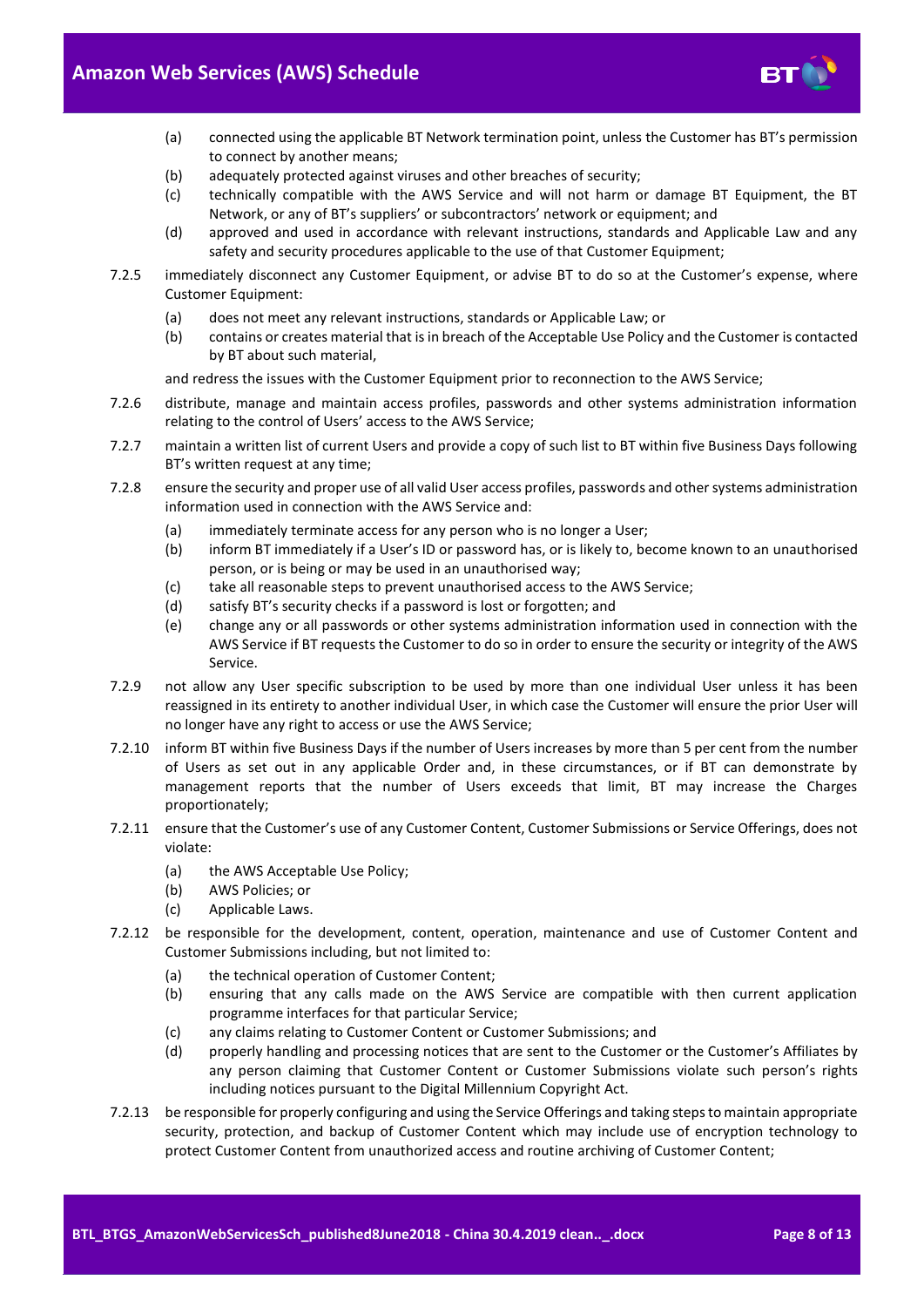

- <span id="page-8-1"></span>7.2.14 ensure that any Supplier log-in credentials and private keys generated by the Ancillary Services are for the Customer's internal use only and the Customer may not sell, transfer, sub-licence them to any other entity or person, except that the Customer may disclose its private key to its agents and subcontractors performing work on behalf of the Customer; and
- 7.2.15 ensure that the AWS Service will not be used in the People's Republic of China.

## 7.3 **The End of the Service**

- <span id="page-8-3"></span>7.3.1 On termination of the AWS Service by either of us, the Customer will:
	- (a) disconnect any Customer Equipment from BT Equipment located at the Site(s);
	- (b) if the Customer require any AWS Content to be returned to the Customer :
		- (i) notify BT on or before the last day of the AWS Service of what Content the Customer wishes to be returned to the Customer ; and
		- (ii) follow all instructions that BT notifies the Customer of.
- 7.3.2 BT may charge the Customer a fee for the return of any AWS Content.
- <span id="page-8-4"></span>7.3.3 BT will not be able to return AWS Content if:
	- (a) it is prohibited by law or any order of any governmental or regulatory body;
	- (b) may subject the Supplier to any liability; or
	- (c) there are any sums or Charges outstanding.
- 7.3.4 Notwithstanding Paragrap[h 7.3.3,](#page-8-4) BT does not guarantee that it will be able to return any AWS Content to the Customer and BT will not be liable for any failure to do so.

## <span id="page-8-0"></span>**8 NOTIFICATION OF INCIDENTS**

Where the Customer becomes aware of an Incident:

- 8.1 the Customer Contact will report it to the Service Desk;
- <span id="page-8-2"></span>8.2 BT will give the Customer a Ticket;
- <span id="page-8-5"></span>8.3 BT will inform the Customer when it believes the Incident is cleared and will close the Ticket when:
	- 8.3.1 the Customer confirms that the Incident is cleared within 24 hours after having been informed; or
	- 8.3.2 BT has attempted unsuccessfully to contact the Customer , in the way agreed between BT and the Customer in relation to the Incident, and the Customer has not responded within 24 hours following BT's attempt to contact the Customer .
- <span id="page-8-6"></span>8.4 If the Customer confirms that the Incident is not cleared within 24 hours after having been informed, the Ticket will remain open, and BT will continue to work to resolve the Incident.
- 8.5 Where BT becomes aware of an Incident, Paragraphs [8.2,](#page-8-2) [8.3](#page-8-5) and [8.4](#page-8-6) will apply.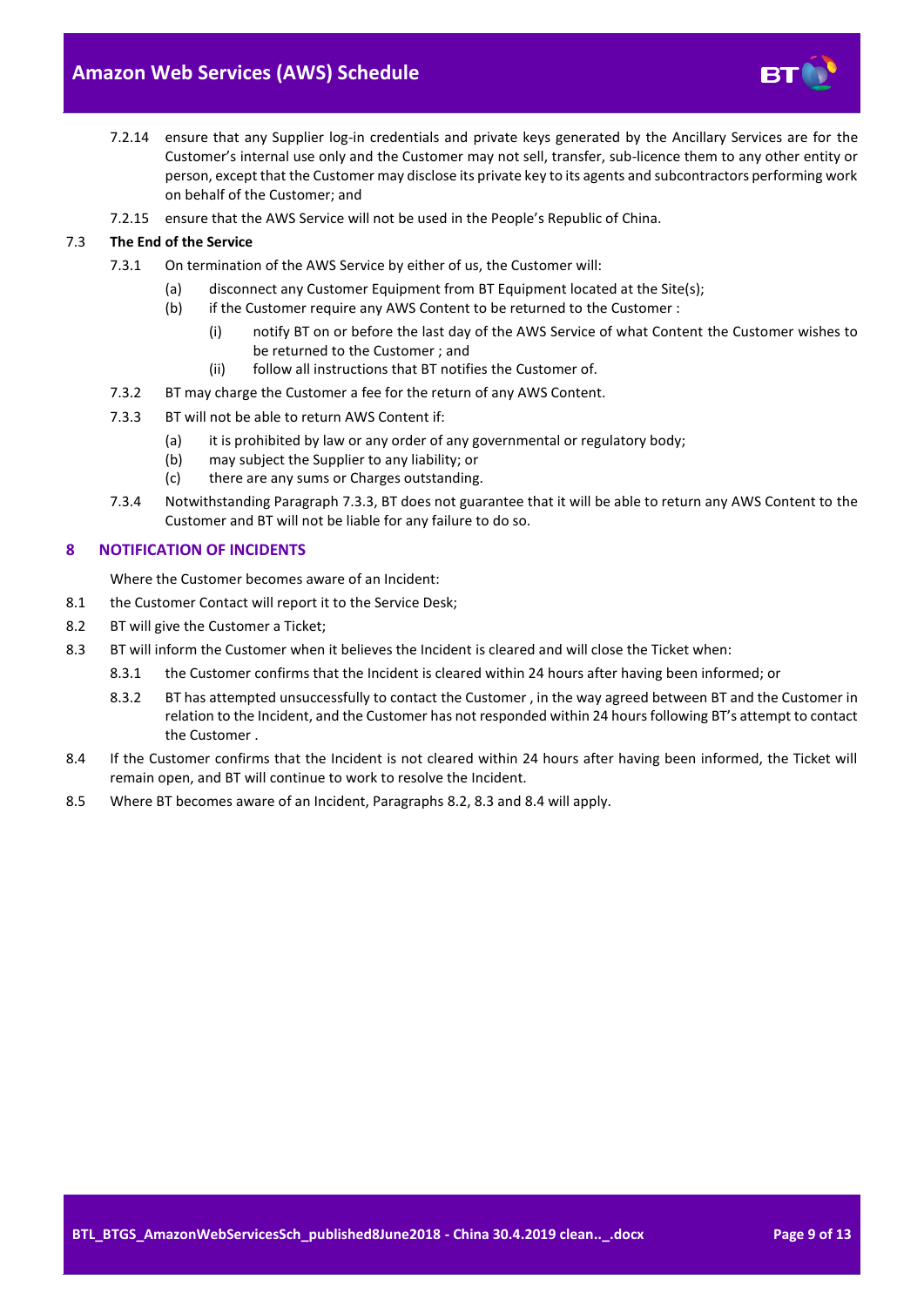

# <span id="page-9-0"></span>**Part C – Service Levels**

## <span id="page-9-1"></span>**9 SERVICE LEVELS**

- 9.1 BT will provide the Customer with the AWS Service Levels.
- <span id="page-9-2"></span>9.2 As directed by the Supplier, BT may add to, change or discontinue any or all of the AWS Service Levels from time to time.
- 9.3 If BT is required to add to, change or discontinue the AWS Service Levels in accordance with Paragraph [9.2,](#page-9-2) BT will provide the Customer with as much Notice as it is reasonably able to.
- <span id="page-9-3"></span>9.4 The Customer must submit any claims for Service Credits payable under the AWS Service Levels within 45 days of the Qualifying Incident occurring by providing details of the reason for the claim and any other information that BT requests.
- 9.5 Any failure by the Customer to submit a request for Service Credits in accordance with Paragraph [9.4](#page-9-3) will constitute a waiver of any claim for Service Credits.
- 9.6 BT will submit the Customer's request for Service Credits to the Supplier for approval and once the Supplier has approved the Customer's request for Service Credits, BT will issue the Customer with the applicable Service Credits by deducting those Service Credits from the Customer's invoice within two billing cycles of the request being received.
- 9.7 AWS Service Levels and Service Credits will be calculated in accordance with information recorded by, or on behalf of, **BT.**
- 9.8 The AWS Service Levels under this Schedule will not apply:
	- 9.8.1 in the event that Clause 8, Clause 15.3 (as amended by this Schedule) or Clause 23 of the General Terms applies; or
	- 9.8.2 during any trial period of the AWS Service.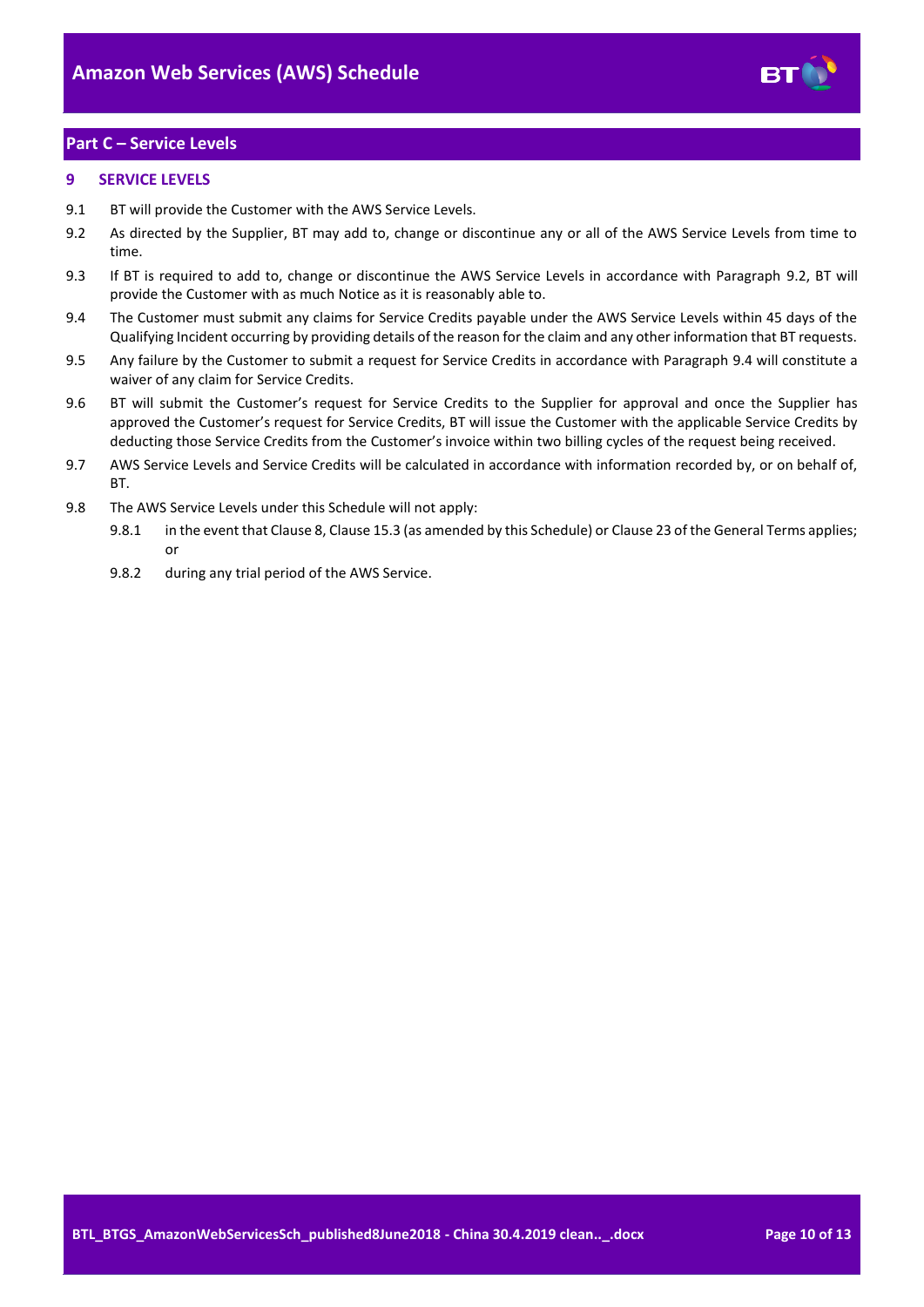

# <span id="page-10-0"></span>**Part D – Defined Terms**

#### <span id="page-10-1"></span>**10 DEFINED TERMS**

In addition to the defined terms in the General Terms, capitalised terms in this Schedule will have the below meanings (and in the case of conflict between these defined terms and the defined terms in the General Terms, these defined terms will take precedence for the purposes of this Schedule). BT has repeated some definitions in this Schedule that are already defined in the General Terms. This is to make it easier for the Customer to find the definitions when reading this Schedule.

"**Access Line**" means a Circuit connecting the Site(s) to the BT Network or POP.

"**AWS Acceptable Use Policy**" means the policy currently available a[t http://amazon.com/aup,](http://amazon.com/aup) as it may be updated by the Supplier from time to time.

"**AWS Components**" means the Support Plans, functionalities, applications and tools that the Supplier hosts on the AWS Management Console. The current available AWS Components are found at [https://s3.amazonaws.com/Reseller-](https://s3.amazonaws.com/Reseller-Program-Legal-Documents/Authorized+AWS+Services.pdf)[Program-Legal-Documents/Authorized+AWS+Services.pdf](https://s3.amazonaws.com/Reseller-Program-Legal-Documents/Authorized+AWS+Services.pdf) or any other address that BT or the Supplier notifies the Customer of.

"**AWS Content**" means Content that the Supplier or any of the Supplier's Affiliates makes available to Customer in connection with the AWS Service or on the AWS Site to allow access to and use of the AWS Service, including web services description language, AWS Documentation, sample code, software libraries, command line tools and other related technology but excluding the AWS Service and any Content of a third party that is made available to the Customer in conjunction with the AWS Service or by any third party on the AWS Site.

"**AWS Documentation**" means the developer guides, getting started guides, user guides, quick reference guides, and other technical and operations manuals and specifications for the AWS Service located at

<http://aws.amazon.com/documentation> as such documentation may be updated by AWS from time to time.

"**AWS Management Console**" means the Supplier owned and managed web interface to the cloud based infrastructure platform from where the Customer can order, access and use the AWS Components.

"**AWS Marks**" means any trademarks, service marks, service or trade names, logos, and other designations of the Supplier or the Supplier's Affiliates that the Supplier may make available in connection with the AWS Service.

"**AWS Policies**" means the AWS Acceptable Use Policy, AWS Terms of Use, AWS Service Terms, AWS Trademark Use Guidelines, all restrictions described in the AWS Content and on the AWS Site and any other policy or terms referenced or incorporated into this Contract but does not include whitepapers or other marketing materials referenced on the AWS Site.

"**AWS Service**" has the meaning given in Paragrap[h 1.](#page-1-2)

"**AWS Service Levels**" means the service levels and service credits that the Supplier makes available to BT in relation to the AWS Components, currently listed at <https://aws.amazon.com/legal/service-level-agreements/> or any other address that the Supplier or BT makes the Customer aware of and as the Supplier may amend from time to time.

"AWS Service Terms" means the rights and restrictions for the AWS Service located at <http://aws.amazon.com/serviceterms> as may be updated by the Supplier from time to time.

"**AWS Site**" mean[s http://aws.amazon.com](http://aws.amazon.com/) any successor or related signed designated by the Supplier.

"**AWS Terms of Use**" means the terms of use located at [http://aws.amazon.com/terms/,](http://aws.amazon.com/terms/) as may be updated by the Supplier from time to time.

"**AWS Trademark Use Guidelines**" means the guidelines and trademark license terms located at [http://aws.amazon.com/trademark-guidelines/,](http://aws.amazon.com/trademark-guidelines/) as may be updated by the Supplier from time to time.

"**BT Network**" means the communications network owned or leased by BT and used to provide a Service.

"**BT Price List**" means the document containing a list of BT's charges and terms that may be accessed at: [www.bt.com/pricing](http://www.bt.com/pricing) (or any other online address that BT may advise the Customer).

"**Business Hours**" means between the hours of 0800 and 1700 in a Business Day.

"**Circuit**" means any line, conductor, or other conduit between two terminals by which information is transmitted, and that is provided as part of the AWS Service.

"**CMS**" means the compute management system which is an online portal that allows the Customer to manage the AWS Service and that is more particularly described in Paragraph [2.2.](#page-1-7)

"**Content**" means applications, data, text, information (including emails), video, graphics, images, sound, music, audio, photographs, software (including machine images), or any other material.

"**Contracted Maintenance Hours**" means the times during which BT will provide maintenance for BT Equipment, which are Business Hours unless set out otherwise in any applicable Order.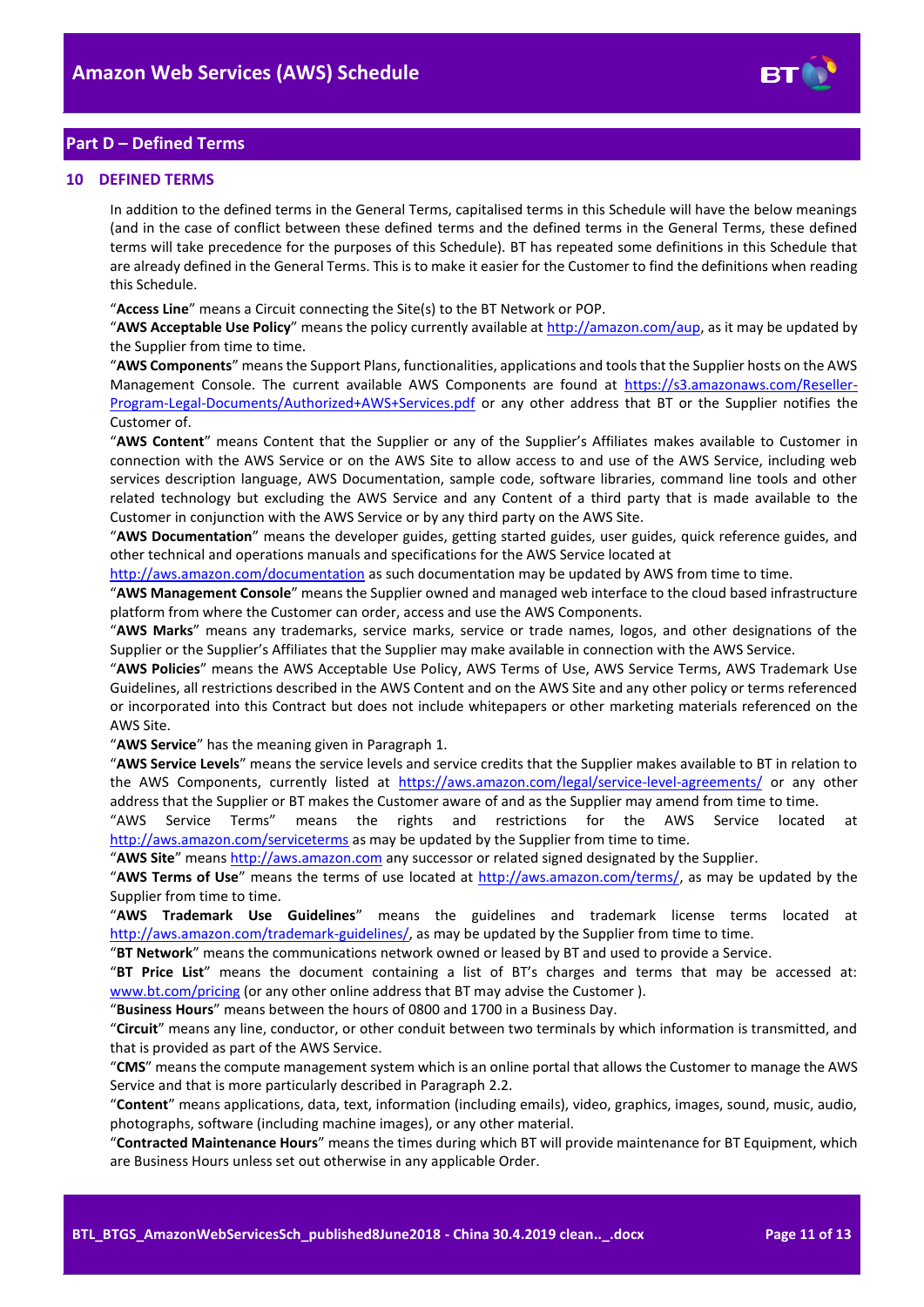

"**Core Network**" means BT's network infrastructure between and including the POP, but does not include the Access Line between the Customer's Site(s) and the POP.

"**Customer Content**" means Content that the Customer runs, causes to interface, uploads or otherwise transfers, processes, uses or stores in connection with the AWS Service.

"**Customer Equipment**" means any equipment including any Purchased Equipment and any software, other than BT Equipment, used by the Customer in connection with a AWS Service.

"**Customer Submissions**" means Content that the Customer posts or otherwise submits to developer forums, sample code repositories, public data repositories, or similar community focused areas of the AWS Site or AWS Service.

"**Enabling Service**" has the meaning given in Paragrap[h 4.1.](#page-1-8)

"**EULA**" has the meaning given in Paragrap[h 5.8.1.](#page-2-2)

"**General Terms**" means the general terms to which this Schedule is attached or can be found at [www.bt.com/terms,](http://www.bt.com/terms) and that form part of the Contract

"**Incident**" means an unplanned interruption to, or a reduction in the quality of, the AWS Service.

"**Internet**" means a global system of interconnected networks that use a standard Internet Protocol to link devices worldwide.

"**Internet Protocol**" or "**IP**" means a communications protocol for devices connected to the Internet that specifies the format for addresses and units of transmitted data.

"**IP Address**" means a unique number on the Internet of a network card or controller that identifies a device and is visible by all other devices on the Internet.

"**Licence**" has the meaning given in Paragrap[h 5.7.](#page-2-3)

"**Local Area Network**" or "**LAN**" means the infrastructure that enables the ability to transfer IP services within Site(s) (including data, voice and video conferencing services).

"**Maintenance**" means any work on the BT Network or Services, including to maintain, repair or improve the performance of the BT Network or Services.

"**Monthly Recurring Charges**" means the monthly Recurring Charges for the AWS Service and the sum of the Usage Charges for the three full previous months divided by three.

"**Notice to Amend**" has the meaning given in Paragraph [5.2.](#page-2-4)

"**PCI DSS**" means the Payment Card Industry Data Security Standards, a set of policies and procedures, issued by the PCI Security Standards Council LLC (as may be adopted by local regulators) and intended to optimise the security of credit and debit card transactions and protect cardholders against misuse of their personal information.

"**PCI SSC**" means Payment Card Industry Security Standards Council.

"**Planned Maintenance**" means any Maintenance BT has planned to do in advance.

"**POP**" means a point of presence, which is the point where the Access Line terminates and is the demarcation point between the Access Line and BT's Core Network.

"**Professional Services**" means those services provided by BT which are labour related services.

"**PSTN**" means Public Switched Telephone Network, which is the concentration of the world's public circuit switched telephone networks.

"**Qualifying Incident**" means an Incident, except where any of the following events have occurred:

- (a) the AWS Service has been modified or altered in any way by the Customer , or by BT in accordance with the Customer's instructions;
- (b) Planned Maintenance;
- (c) the Customer has performed any network configurations that BT did not approve;
- (d) an Incident has been reported and BT cannot confirm that an Incident exists after performing tests; or
- (e) the Customer requested BT to test the AWS Service at a time when no Incident has been detected or reported.

"**Recurring Charges**" means the Charges for the AWS Service or applicable part of the AWS Service that are invoiced repeatedly in every payment period (e.g. every month), as set out in any applicable Order.

"**Service Desk**" means the helpdesk that the Customer is able to contact to submit service requests, report Incidents and ask questions about the AWS Service.

"**Service Management Boundary**" has the meaning given in Paragrap[h 3.1.](#page-1-9)

"**Service Offerings**" means the AWS Service (including any application programme interfaces), AWS Content, AWS Marks, AWS Site any other product or service available to the Customer through the AWS Service but excluding any Content of a third party made available to the Customer in conjunction with the AWS Service or by any third party on the AWS Site.

"**Site**" means a location at which the AWS Service is provided.